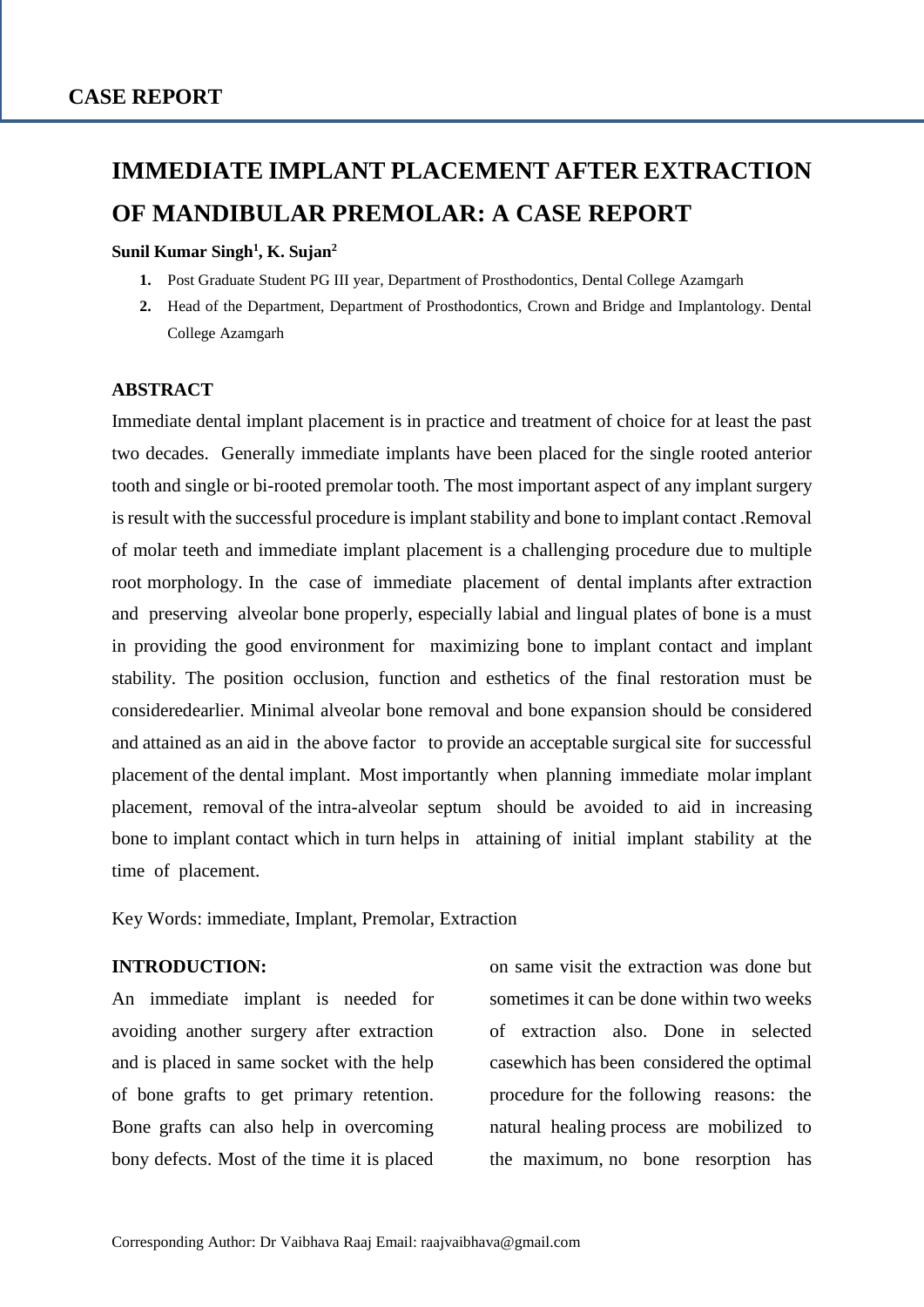taken place yet, drilling is reduced, a number of surgical stages were eliminated, design and construction of prosthesis is simplified, and positive psychological effect on the patient<sup>1,2</sup>. The second premolar site is common as cavity in adjacent molars affects it and/ or due to cervical abrasion premolars are lost and it is always a challenging task to place implant in  $2<sup>nd</sup>$  premolar region as mental foramen is close to this region, a variety of malformations of the ridges, the presence of softer bone, and little or no possibility of reinforcement via bicortical stabilization<sup>3,4</sup>. The implant diameter was smaller than the diameter of the root of the extracted tooth , which might lead to a gap between the implant and the extraction socket wall. Where the distance between the implant and the extraction socket is less than 2mm , one can expect spontaneous bone healing without any need for additional bone  $eraffing$  procedures<sup>5,6,7</sup>. . Barrier membranes have been developed to allow guided tissue regeneration by the principle of osteopromotion<sup>8</sup>. The material is chemically and biologically inert. Non resorbable and resorbable membranes are available in the market, the non resorbable e-PTFE (Expanded Poly Tetra Floro Ethylene) (Gore-Tex,) remains the most widely used membrane<sup>9,10,11</sup>

#### **CASE DETAILS:**

A 58 year old, nonsmoker lady [**Table/Fig. 1**] visited the Outpatient department of Dental College Azamgarh and as intraoral examination showed Cervical abrasion in tooth 45. [**Table/Fig. 2**] so it was scheduled for extraction. No pain or fistula formation was noted.

All the available treatment options were discussed with the patient which involves the endodontic treatment of the tooth, with zirconia crown fabrication; extraction of lower right 1<sup>st</sup> premolar, followed by a delayed implant placement; extraction of lower right  $1<sup>st</sup>$ premolar and fabrication of a metal ceramic bridge and an immediate implant placement. The patient opted for immediate implant placement and was informed about the treatment procedure.

. Investigations were done to know the following required criteria before undergoing treatment:

1) No systemic diseases (e.g. diabetes)

2) Not consuming any prescribed medications or recreational drugs.

3) The buccal and lingual plate of extraction socket was present. **[Table/Fig. 3]**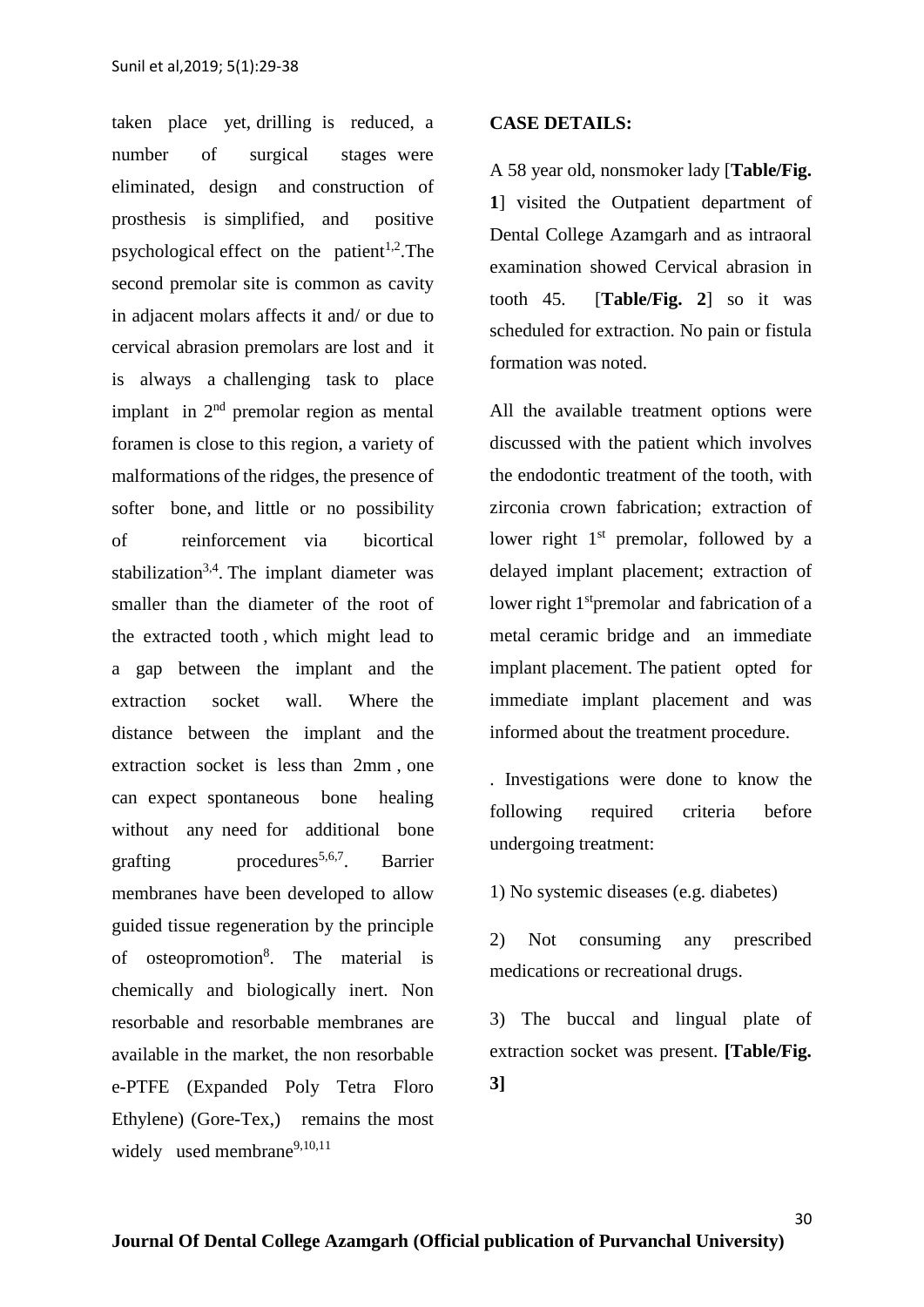4) The teeth adjacent to the extraction socket were free of overhanging or insufficient restoration margins.

5) The patient was not in practice of using nicotine.

6) The interradicular bone was wide and intact following the tooth extraction.

Lower right  $2<sup>nd</sup>$  premolar was extracted with the help of periotome. The socket was curetted carefully and irrigated with sterile saline solution. The dimension of the socket was measured with a periodontal probe (UNC 15, Hu Friedy, Germany) during surgery after tooth extraction. The mesiodistal distance was 5 mm, buccolingual distance was 7 mm. A dental implant 3.8 mm wide, length 13.5 (ADIN, Israel) was placed. Pilot drill (2mm) was used for initial preparation. This was followed by sequential drilling along the implant axial line to allow the implant to have adequate bone contact till 3.75 mm drill in diameter.

Bone graft was done with the help of AFG and PRF membrane

- 1. 20 CC of patient's venous blood
- 2. Divided in to two non-coated vacutainers to obtain autologous fibrin glue (AFG), which will make sticky bone.
- 3. Two to glass coated test tubes without anticoagulants to obtain Concentrated growth factor (CGF) layer.
- 4. Centrifuged at 2400-2700 rpm with a rotor turning at alternated and controlled speed for 12 minutes
- 5. AFG tube removed after 2 minute centrifugation [**Table/fig. 4,5**]. The non-coated tube shows 2 different layers. The upper layer is AFG layer and red blood cell is collected in bottom layer which will be is discarded.
- 6. AFG layer removed with syringe and mixed with bone.
- 7. It took 10 minutes to form yellow sticky bone [**Table/Fig. 6**].
- 8. Vacant slot is filled with water filled test tube for weight balance
- 9. Silica coated tube shows three different layers. Platelet poor plasma, fibrin buffy coat layer, and red blood cell layer.

Extraction socket had intact socket walls after extraction. Following placement of the implant, primary stability was good. **[Table/Fig. 7, 8]**

Implant placement site had good soft tissue architecture preservation at one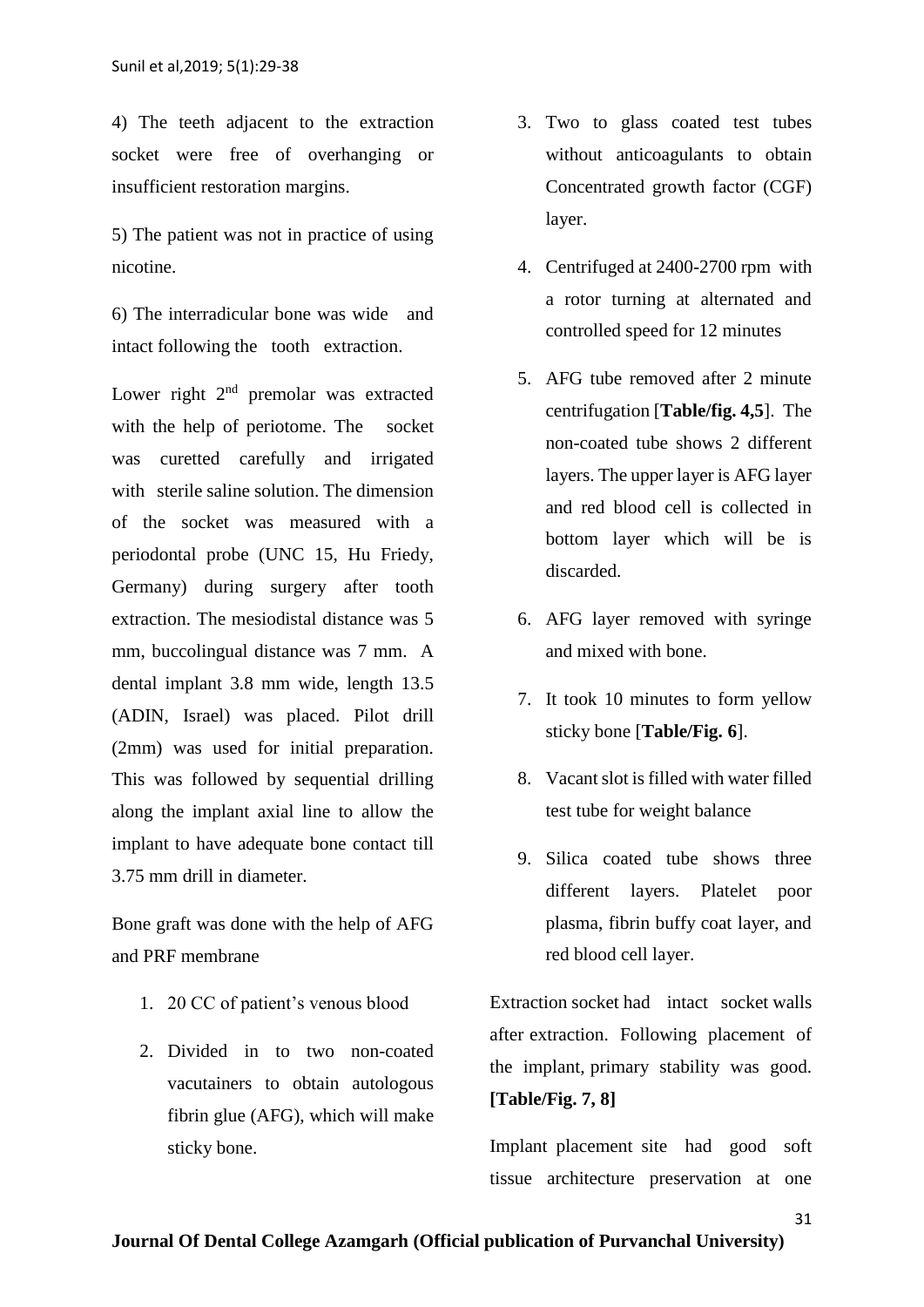week post surgery with no complaints of pain nor discomfort during early postoperative healing period.

After 3 months of healing period Implant achieved successful osseointegration. No implant thread exposure at the end of healing process. The residual peri implant socket spaces were found to be well healed.

Six months postoperative radiograph showed a very good condition of bone around the implant. **[Table/Fig. 9]**

Architecture of soft tissue was stable and adequate attached gingiva was preserved

| anı<br>K |  |
|----------|--|
|----------|--|

throughout the healing period as well as after final prosthesis delivery , resulting in to aesthetically pleasing and biologically sound result. **[Table/Fig. 10, 11]**

Impression was taken after placing transfer coping **[Table/Fig. 12]** with addition silicon **[Table/Fig. 13]**

Screw retained fixed prosthesis ( Porcelain fused with metal) was fabricated in lab and was placed over the implant and abutment screw was tightened, teflon tape was put over the abutment screw and was restored with the help of composite. **[Table/Fig. 14, 15]** High points were checked.

| Age | <b>Sex</b> | <b>Extracted</b> | for<br><b>Reason</b> | Labial     | <b>Primary</b>   | Peri       | <b>Healing</b>  |
|-----|------------|------------------|----------------------|------------|------------------|------------|-----------------|
|     |            | and<br>tooth     | <b>Extraction</b>    | peri       | <b>Stability</b> | implant    | period          |
|     |            | Implant          |                      | implant    |                  | socket     | final<br>before |
|     |            | placement        |                      | socket gap |                  | grafting   | prosthesis      |
|     |            | site             |                      | distance   |                  |            | (in months)     |
|     |            |                  | Cervical             |            |                  | Sticky     |                 |
|     |            |                  | Abrasion             |            |                  | Bone with  |                 |
| 58  | F          | 45               | with<br>Pulp         | $<$ 2 mm   | Good             | <b>PRF</b> | 6               |
|     |            |                  | Exposure             |            |                  | Membrane   |                 |

#### **DISCUSSION:**

It has been reported in a several recent publications that implants can be placed in fresh extraction sockets with or without the use of covering membrane or graft materials. It has been suggested that the

implant should be placed into a minimum of 3 mm of solid bone apical to the extraction site. 14,15

To achieve initial stability of the implant which is a main factor determining the success of immediate placement, the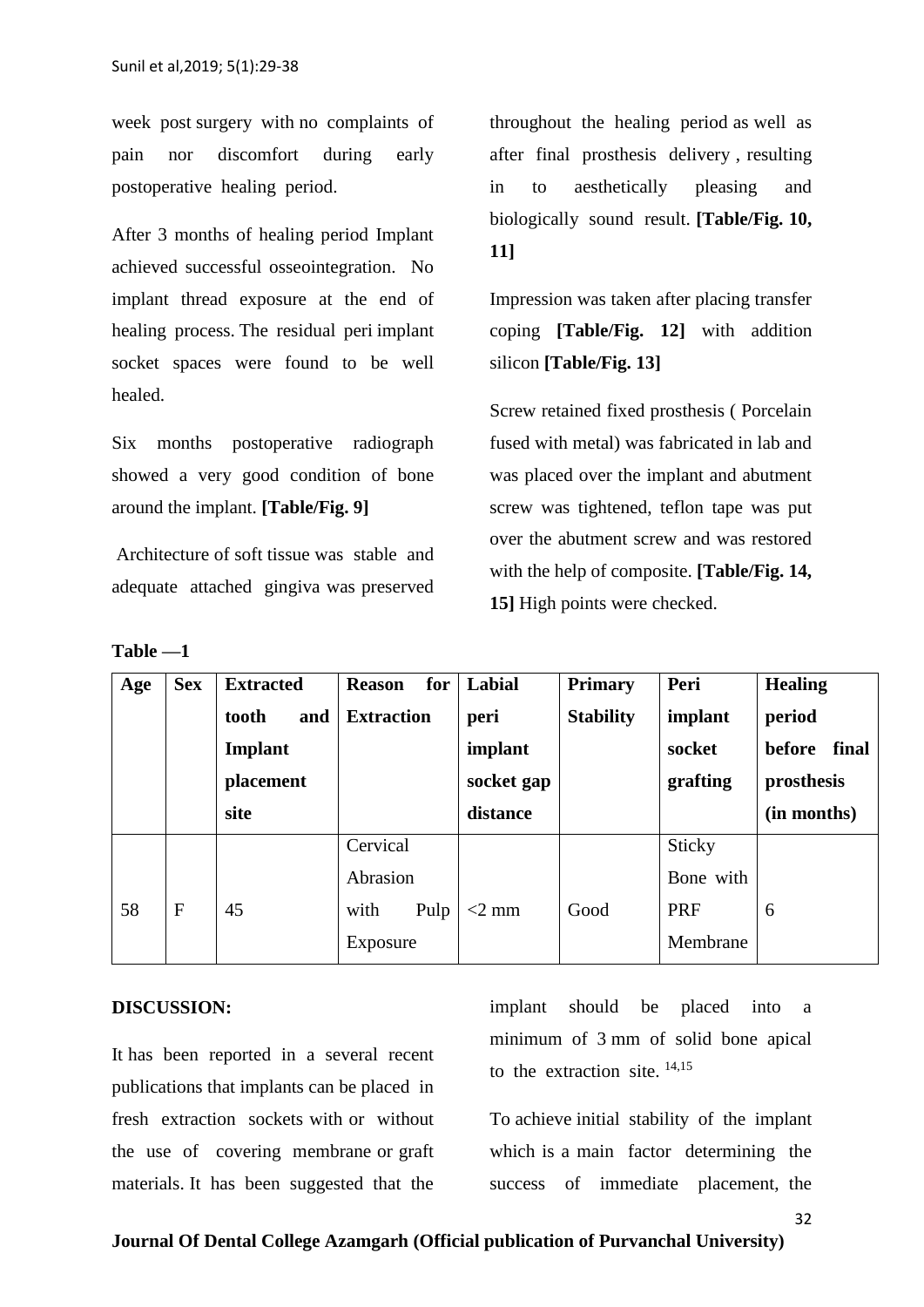extraction site must be evaluated to see whether it is suitable for immediate implant placement prior to surgery. Micro movements between implant and surrounding bone must be avoided to allow successful healing to occur. In this case to avoid movements Sticky bone graft was used and it was covered with Plasma rich fibrin membrane (PRF) to get growth factor for faster healing.

Other selection criteria included the following:

**A.** No clinical signs of acute periodontal or endodontic abscess formation

**B.** Healthy periodontal conditions before surgery was established and patient was instructed to maintain oral hygiene.

**C.** Management of postoperative maintenance

#### **D.** Patient compliance.

The surgical protocol was standardized and tooth was extracted with minimal trauma, resulting in preservation of intact labial wall which in turn was required for soft tissue framing.

There was a slight increase of bone density for implant through follow-up period in the present study.

For a successful immediate implant placement;

- **A.** case should only be attempted if there is complete resolution of local infection
- **B.** For an appropriately sized implant there should be enough bone for placement in the ideal restorative position, and with primary implant stability.

If there is infection in implant site it can adversely affect the Implant placement and other factors affecting are lack of soft-tissue closure, flap dehiscence, thin tissue types, and incompatibility between the implant shape and the socket.

# **RESULTS:**

#### **POST – LOADING EVALUATION**

This was done one, three and six months post loading as implant mobility was tested using the Miller Mobility Index  $(MI)$  scores<sup>11</sup>.

**Probing depth**<sup>12</sup> was measured for implant for the four surfaces collectively ( buccal , lingual , mesial and distal). There was gradual decrease in probing depth measurement during the study period.

Bleeding index<sup>12</sup> was measured from the four surfaces collectively around implant abutment. Bleeding index showed gradual decline over 6 weeks follow up.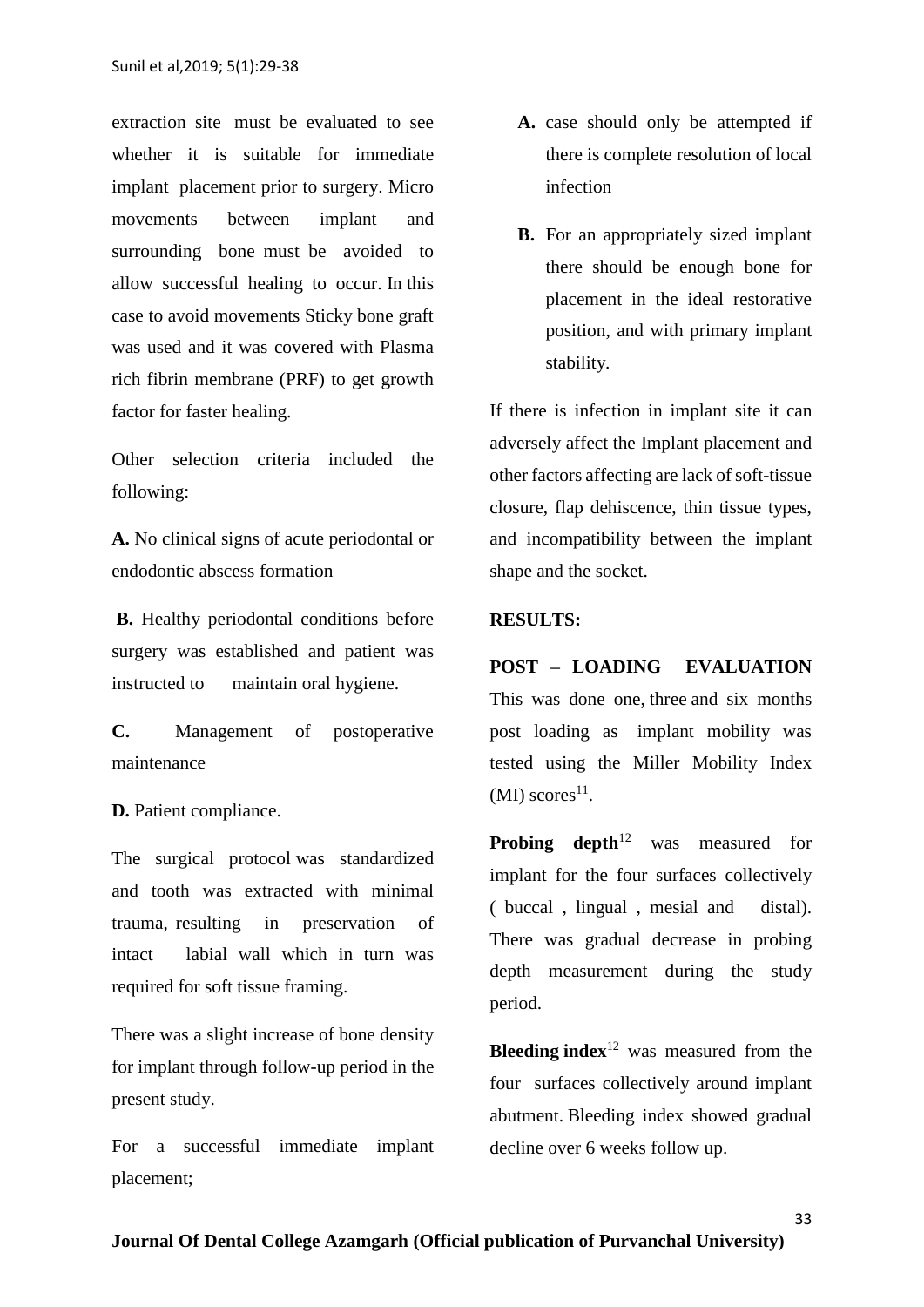Gingival index<sup>12</sup> scores were measured of the four surfaces collectively for all implant abutments. At six months **CONCLUSION:**

follow up period, decline in gingival index score was shown.

| <b>Pros</b>                    | Cons                                      |
|--------------------------------|-------------------------------------------|
| Avoid additional surgery       | Risk for higher implant failure           |
| Shortened treatment time       | Unpredictable hard and soft tissue levels |
| Decreased Period of edentulism | Difficult implant stability               |
| Preserve hard and soft tissues | Bone graft/membrane often needed          |
| Psychological benefit          |                                           |

# **Table- 2**

# **Immediate V/S Early V/S Delayed**<sup>13</sup>

| Timing               | At extraction              | $2 - 4$<br>wk<br>after     | after<br>$4-6$<br>months         |  |
|----------------------|----------------------------|----------------------------|----------------------------------|--|
|                      |                            | extraction                 | extraction                       |  |
| No. of surgery $(2=$ | $\overline{2}$             | 3                          | 3                                |  |
| stage approach)      |                            |                            |                                  |  |
| Antibiotics          | Required                   | Often required             | Not required                     |  |
| Implant stability    | Challenging                | Can be challenging         | Not an issue                     |  |
| Bone resorption      | Less $(?)$                 | Less $(?)$                 | More                             |  |
| Soft tissue profile  | More residual              | Initial<br>tissue<br>soft  | demand<br>for<br>More            |  |
|                      |                            | coverage is there          | additional soft tissue           |  |
|                      |                            |                            | coverage                         |  |
| additional<br>Other  | Bone<br>graft<br><b>or</b> | Bone<br>graft<br><b>or</b> | Less bone graft<br><sub>or</sub> |  |
| treatment            | membrane<br>often          | often<br>membrane          | membrane<br>$\overline{1}S$      |  |
|                      | needed                     | needed                     | required                         |  |
|                      |                            |                            |                                  |  |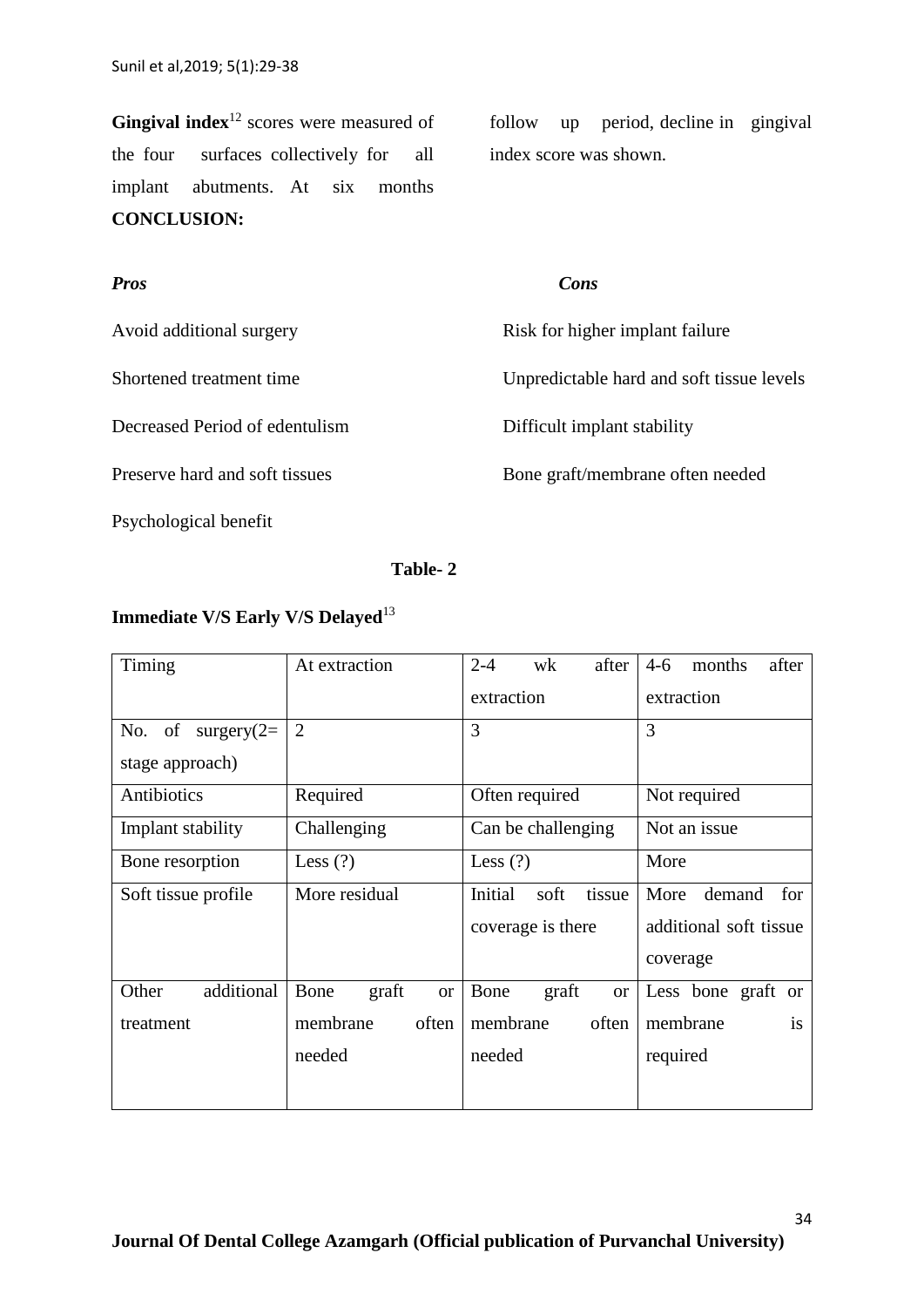#### **REFERENCES:**

- 1. Zahnmed SM: Prevention of alveolar ridge resorption after teeth extraction. Int J Oral Maxillofac Surg. 114: 328, 2004.
- 2. Esposito M, Grusovin MG, Kwan S, Worthington H V, Coulthard P: Intervention for replacing missing teeth: bone augmentation techniques for dental implant treatment. Aust Dent J. 70: 54, 2009.
- 3. Abubaker O, Benson K: Oral and Maxillofacial secrets, Hanley ,Beflusinc ; Philadelphia. PP 309, 2000.
- 4. Coatoam G, Mariotti A: Immediate placement of anatomically shaped dental Implants. J Oral Implantol. 26:170, 2000.
- 5. Chen ST, Darby IB, Reynolds EC, Clement JG. Immediate implant placement postextraction without flap elevation. J Periodontol.80 : 163- 172, 2009
- 6. McAllister BS, Haghighat K. Bone augmentation techniques. J Periosdontol.78 : 377-396, 2007.
- 7. Fugazzotto PA. Report of 302 consecutive ridge augmentation procedures : technical considerations and clinical results . Int J Oral

Maxillofac Implants. 1998 ; 13 : 358- 368.

- 8. Osteopromotion: A Soft-Tissue Exclusion Principle Using a Membrane for Bone Healing and Bone Neogenesis\* Anders Linde, PerAlberius, ChristerDahlin, Kerstin Bjurstam, and Yvonne Sundín JPeriodont 1993; 64:1116-1128
- 9. Simon M, Trisi P, Piattelli A: Vertical ridge augmentation using a membrane technique associated with ossointegrated, implants. Int J Periodont Rest Dent. 14: 497, 1994.
- 10. Rominge J W,Triplett R G: The use of guided tissue regeneration to improve implant osseointegraion. J Oral Maxillofac Surg. 52:106,1994.
- 11. Schliephake H, Dard M, Planck H, Hierlemann H, Jakob A.: Guided bone regeneration around endosseious implants using a resorbable membrane VS ePTFE membrane . Clin.Oral Impl .Res:11:230, 2000.
- 12. Miller SC. Textbook of Periodontia. 3rd Edition, Blankiston Inc. Pub, Philadephia. Pg 215, 1950.
- 13. Esposito M, Grusovin MG et al. The effectiveness of immediate, early and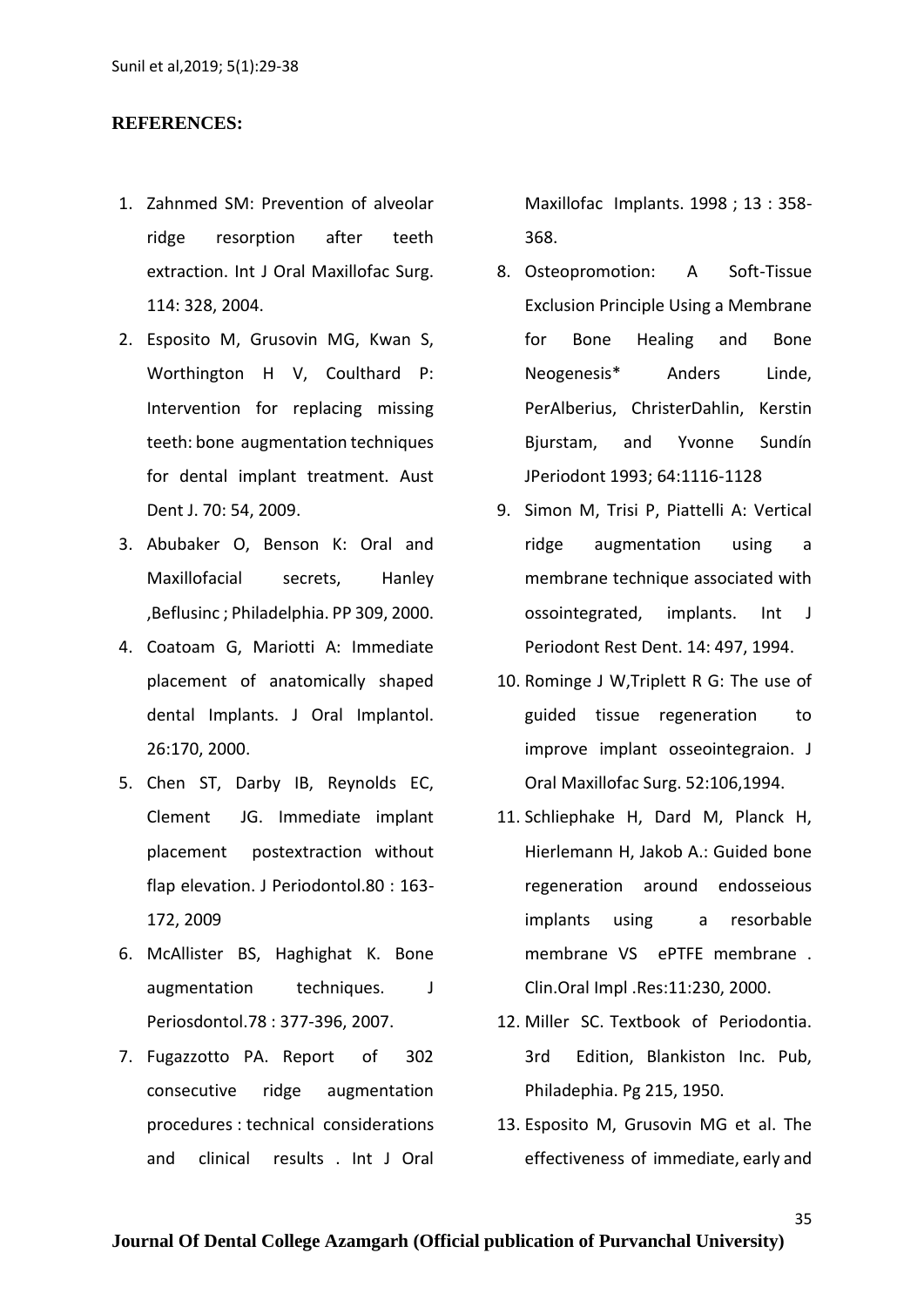conventional loading of dental implants : A Cochrane systematic review of randomized controlled clinical trials. Int J Oral Maxillofac Implants. 2007; 22 : 893- 904.

14. Schwartz AD, Chaushu G. The ways and wherefores of immediate placement of implants into fresh **FIGURES:**

extraction sites : A literature review. J Periodontol.1997 ;68:915-923. [15]. WerbittMJ , Goldberg PV. The immediate implant: Bone preservation and bone regeneration. Int J Periodontics Restorative Dent. 1992;12:207-217.



Table/Fig. 1 Table/Fig. 2



Table/Fig. 3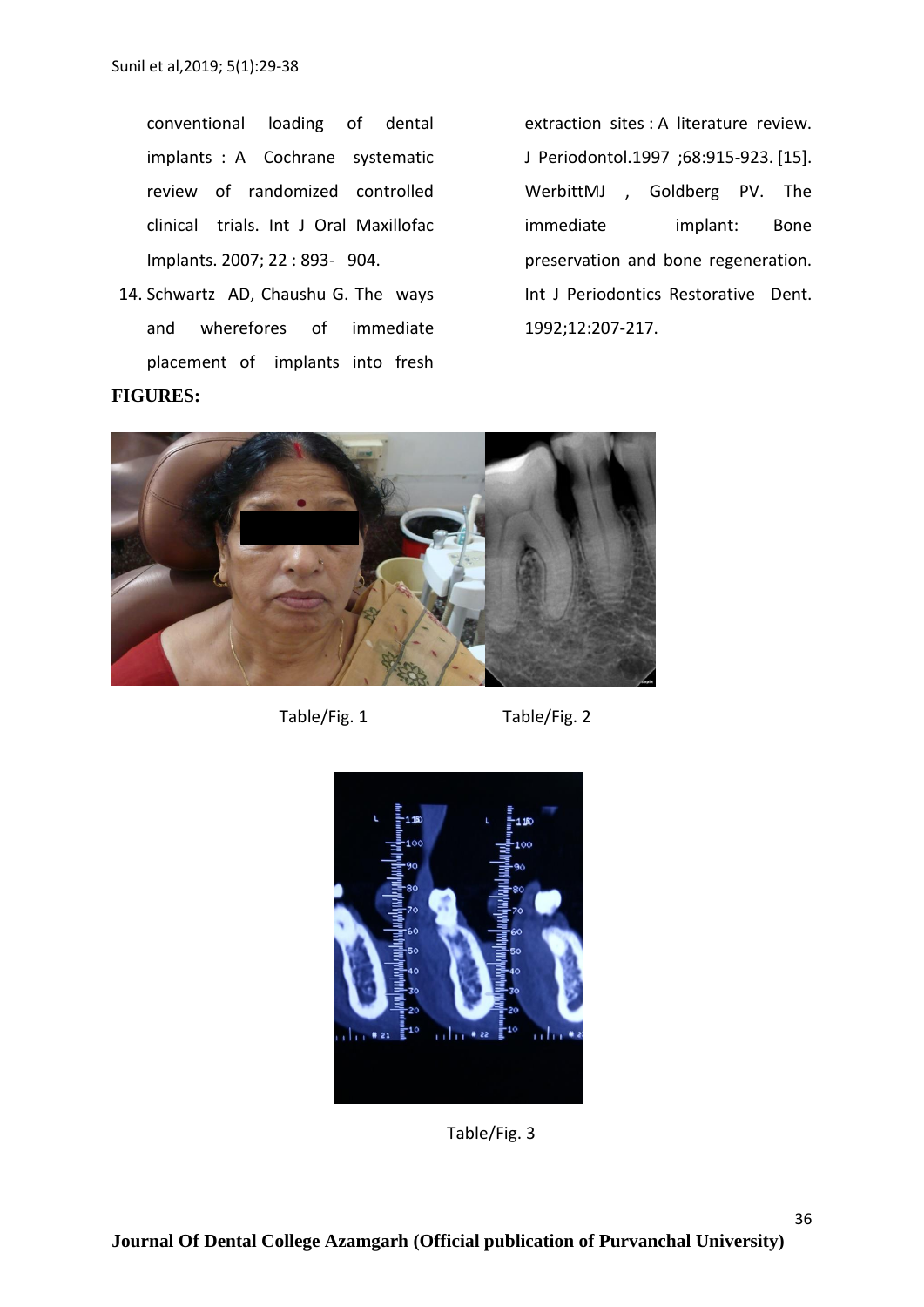

Table/Fig. 4 Table/Fig. 5



Table/Fig. 6 Table/Fig. 7



Table/Fig. 8 Table/Fig. 9